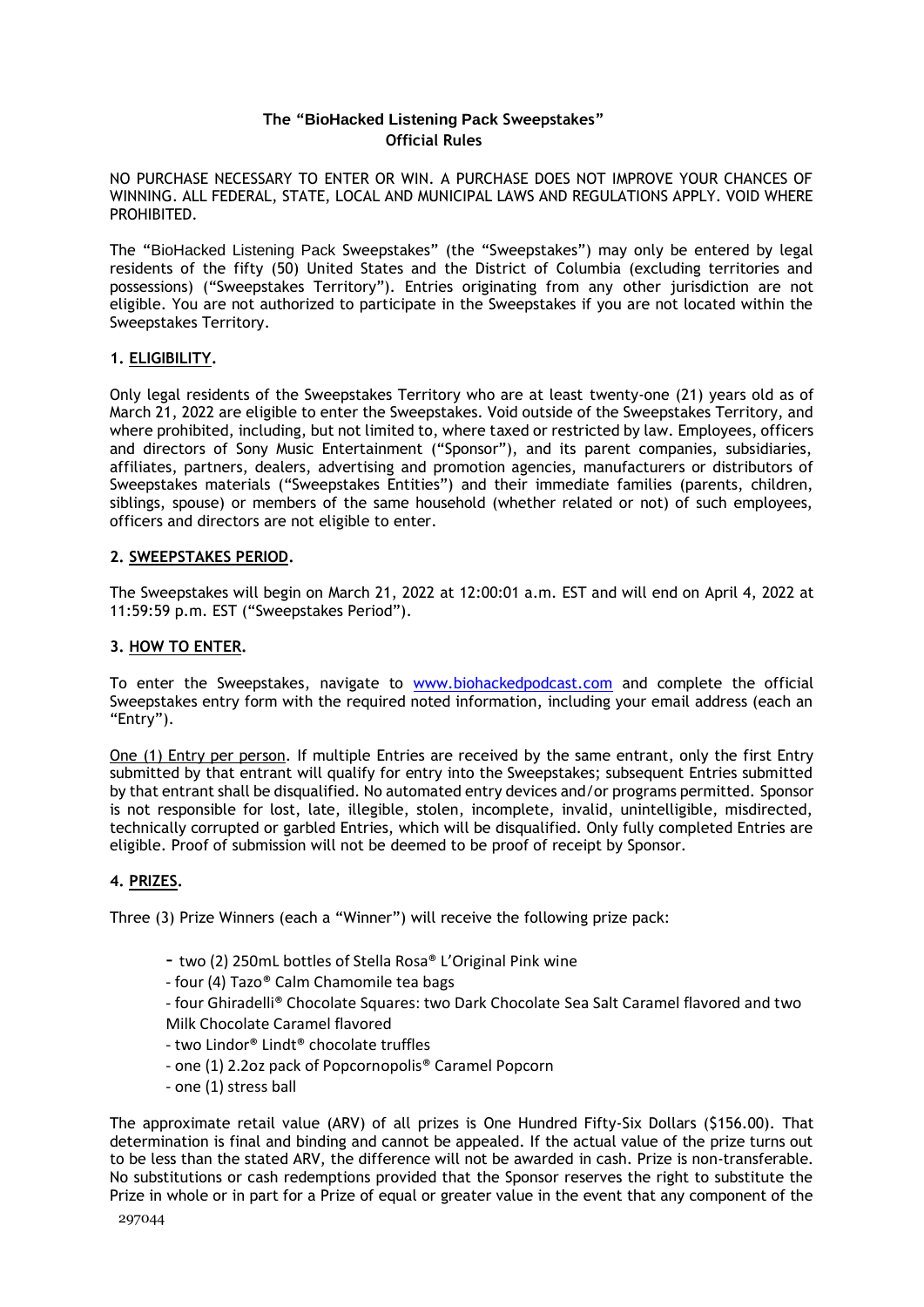Prize is unavailable for any reason. Prize may not be sold, bartered or transferred. Prize does not include any additional expenses, including, but not limited to incidentals, meals, telephone charges, travel insurance, souvenirs, transportation, federal, state and local sales or other taxes and surcharges which are the sole responsibility of the Winners.

Winner must be at least twenty-one (21) years old as of March 21, 2022 and will be required to sign, have notarized, and return an Affidavit of Eligibility and Liability/Publicity Release within one (1) calendar days of Prize notification. If a Winner rejects his/her Prize or in the event of noncompliance with these Official Rules and requirements, such Prize will be forfeited and an alternate Winner may be selected from all remaining eligible Entries. Upon any Prize forfeiture, no compensation will be given.

### **5. RANDOM DRAWING/ODDS.**

The Winner will be selected in a series of random drawings from all eligible Entries received on or around April 5, 2022. The drawings will take place at an authorized workplace of a Sponsor employee. The odds of winning depend on the number of eligible Entries received. The Winner will be notified by email and if a Winner cannot be contacted within one (1) calendar day of first notification attempt, the Prize will be forfeited and an alternate Winner may be selected from all remaining eligible Entries. Upon Prize forfeiture, no compensation will be given. By entering the Sweepstakes, entrants fully and unconditionally agree to be bound by these Official Rules and Sponsor's decisions, which will be final and binding in all matters relating to the Sweepstakes.

# **6. CONDITIONS.**

All federal, state, provincial and local taxes are the sole responsibility of the Winner. Participation in this Sweepstakes and acceptance of Prize constitutes the Winner's permission for Sponsor to use his/her name, address (city and state), likeness, photograph, picture, portrait, voice, biographical information and/or any statements made by Winner regarding the Sweepstakes or Sponsor for advertising and promotional purposes without notice or additional compensation, except where prohibited by law. By participating, entrants and Winner agree to release and hold harmless Sponsor, Sweepstakes Entities, and their respective advertising and promotion agencies, parent companies, subsidiaries, affiliates, partners, representatives, agents, successors, assigns, employees, officers and directors ("Released Parties"), from any and all liability, for loss, harm, damage, injury, cost or expense whatsoever including without limitation, property damage, personal injury and/or death which may occur in connection with, preparation for, travel to, or participation in Sweepstakes, or possession, acceptance and/or use or misuse of Prize or participation in any Sweepstakes-related activity and for any claims based on publicity rights, defamation or invasion of privacy and merchandise delivery. Released Parties are not responsible if the Sweepstakes cannot take place or if any Prize cannot be awarded including, but not limited to due to travel cancellations, delays or interruptions due to acts of God, acts of war, natural disasters, weather or acts of terrorism. Entrants who do not comply with these Official Rules or attempt to interfere with this Sweepstakes in any way shall be disqualified. There is no purchase or sales presentation required to participate. A purchase does not increase odds of winning.

### **7. ADDITIONAL TERMS.**

297044 In the case of dispute as to the identity of any entrant, the Entry will be deemed to have been submitted by the Authorized Account Holder of the Email account associated with the winning Entry. "Authorized Account Holder" is defined as the natural person to whom an Email account is assigned. Any potential Winner may be requested to provide Sponsor with proof that such Winner is the Authorized Account Holder of the Email account associated with the winning Entry. Any other attempted form of Entry is prohibited; no automatic, programmed, robotic or similar means of entry are permitted. Released Parties are not responsible for technical, hardware, software, telephone or other communications malfunctions, errors or failures of any kind, lost or unavailable network connections, web site, Internet, or ISP availability, unauthorized human intervention, traffic congestion, incomplete or inaccurate capture of entry information (regardless of cause) or failed, incomplete, garbled, jumbled or delayed computer transmissions which may limit one's ability to enter the Sweepstakes, including any injury or damage to participant's or any other person's computer relating to or resulting from participating in this Sweepstakes or downloading any materials